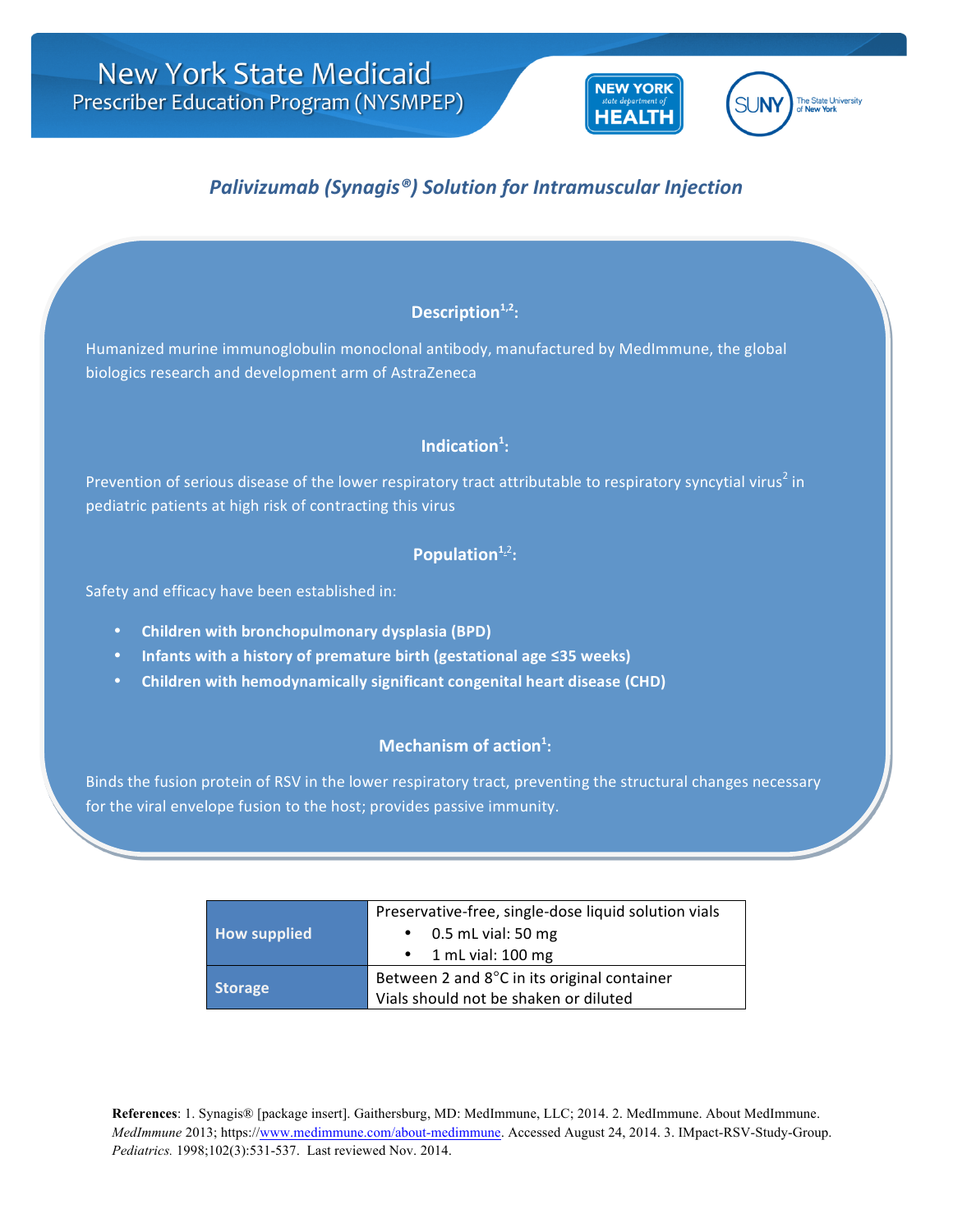### **Dosage and administration**<sup>1</sup>:

The manufacturer recommends 15 mg/kg monthly intramuscular (IM) injections x maximum of 5 doses prior to and throughout the RSV season (typically November through April).

- Patients only require enough doses to carry them through the season<sup>3</sup>. Therefore, children born during the RSV season will require fewer than 5 doses.
- The smallest vial size possible should be used
- Administration should occur immediately after vial opening.

### Dose volume =  $\frac{(Patient weight (in kg*) \times 15 mg/kg)}{1500}$  $100$   $mg/ml$

 $*1$  kg=2.205 lbs

#### **Dosing Table**

| Volume (mL) | <b>Number of vials</b> | <b>Maximum dosage</b> | Maximum body weight |
|-------------|------------------------|-----------------------|---------------------|
| 0.5         |                        | 50 mg                 | 3.3 kg (7.3 lb)     |
|             |                        | $100 \text{ mg}$      | 6.7 kg (14.7 lb)    |
|             | $2(0.5 mL + 1 mL)$     | 150 mg                | 10 kg (22 lb)       |
|             | $2(1 mL + 1 mL)$       | 200 mg                | 13.3 kg (29.3 lb)   |

#### Safety Information<sup>1</sup>

| <b>Adverse Events</b> |  |
|-----------------------|--|
|                       |  |

- •Anaphylaxis
- Acute hypersensitivity
- •Clinical trial results:
- •≥1%: fever, diarrhea, nervousness
- •≤1%: rash, AST/ALT elevation, liver abnormalities, URI, vomit, cough, rhinitis
- •Post marketing surveillance: thrombocytopenia, injection site reactions

#### Caution

- •IM injection: coagulation disorders, thrombocytopenia
- •False negatives possible: antigen detection-based assays or viral culture assays

#### Contraindication

•Previous episode of anaphylaxis due to palivizumab or components 

**References**: 1. Synagis® [package insert]. Gaithersburg, MD: MedImmune, LLC; 2014. 2. MedImmune. About MedImmune. *MedImmune* 2013; https://www.medimmune.com/about-medimmune. Accessed August 24, 2014. 3. IMpact-RSV-Study-Group. *Pediatrics.* 1998;102(3):531-537. Last reviewed Nov. 2014.